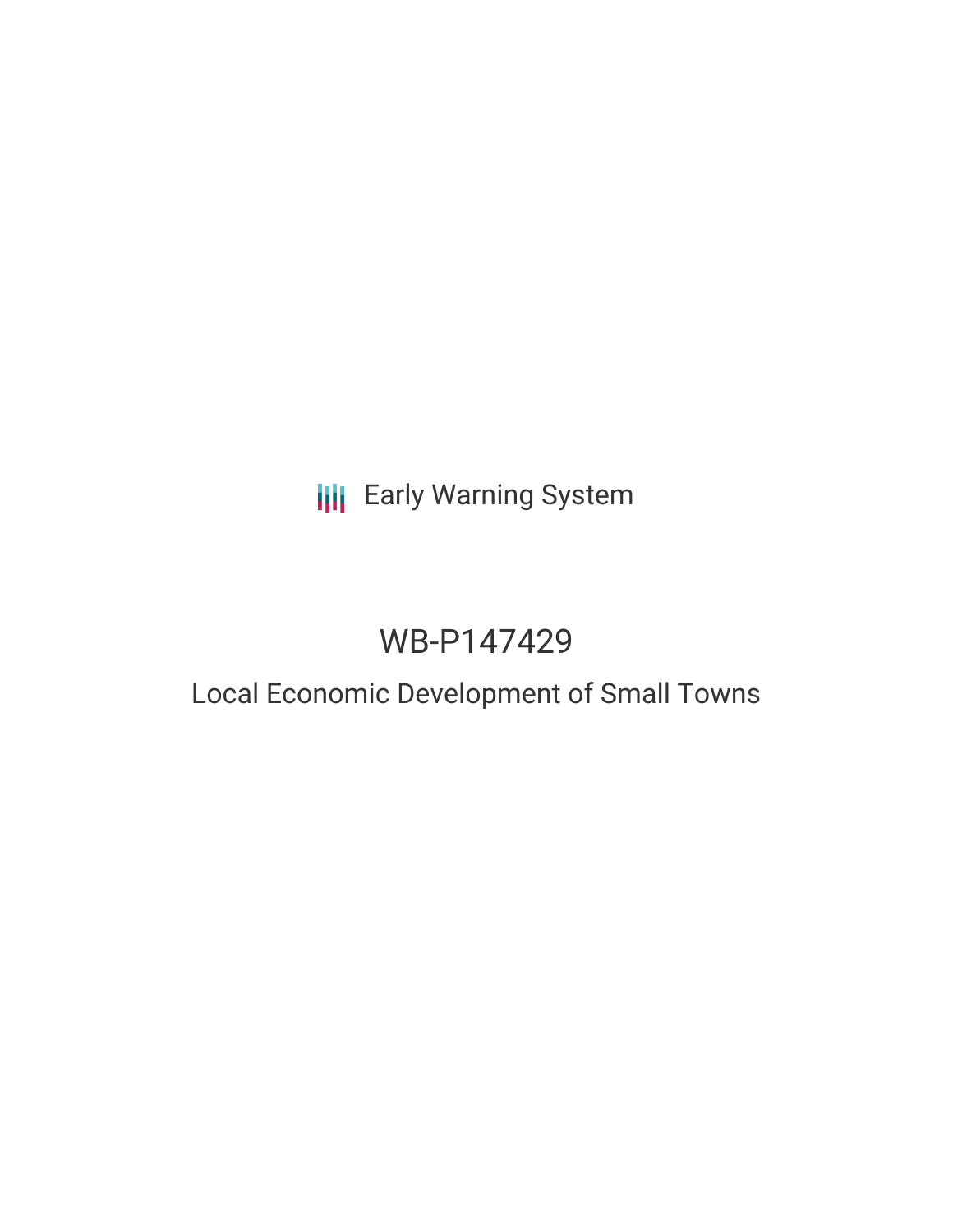

#### **Quick Facts**

| <b>Countries</b>               | Russia                                        |
|--------------------------------|-----------------------------------------------|
| <b>Financial Institutions</b>  | World Bank (WB)                               |
| <b>Status</b>                  | Proposed                                      |
| <b>Bank Risk Rating</b>        | B                                             |
| <b>Borrower</b>                | Ministry of Finance of the Russian Federation |
| <b>Sectors</b>                 | Law and Government                            |
| <b>Investment Type(s)</b>      | Loan                                          |
| <b>Investment Amount (USD)</b> | \$200.00 million                              |
| <b>Loan Amount (USD)</b>       | \$200.00 million                              |
| <b>Project Cost (USD)</b>      | $$250.00$ million                             |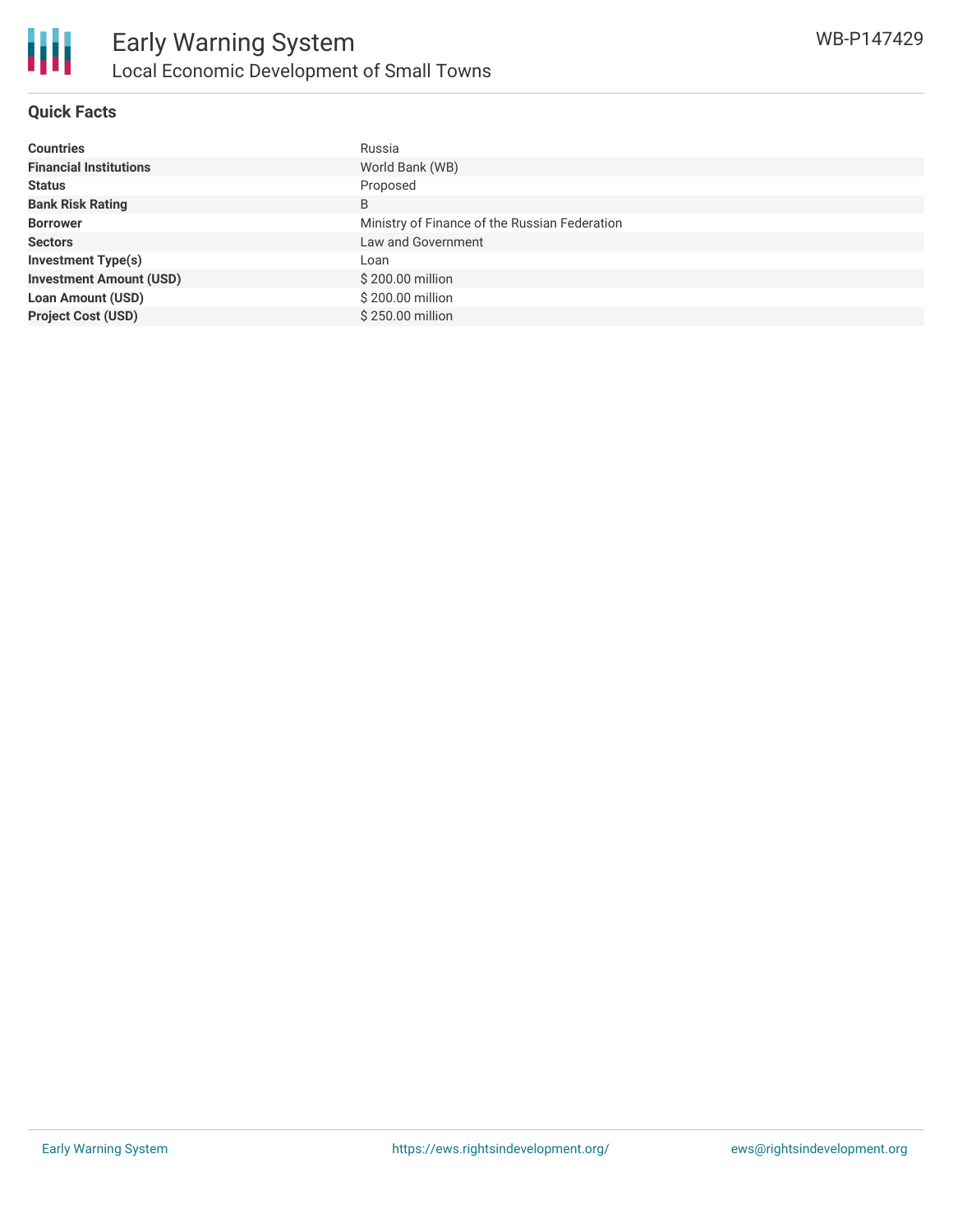

#### **Project Description**

According to bank documents, the project will aim at leveraging investments in cultural heritage and tourism in an effort to improve the economic development of 3-5 selected towns. It will use an integrated development approach. It will, therefore, finance activities related to urban planning, tourism development, (including marketing and branding), and capacity building for cultural heritage management and tourism promotion, It will also finance investments in physical restoration of historic sites, and upgrading of surrounding infrastructure in historic core of the selected towns. This is a shift from previous Bank financed projects which focused primarily on the rehabilitation of individual cultural heritage monuments. The proposed project components include:

Component 1: Support for Economic Development and Tourism

Component 2: Physical Investments in Historic Towns

Component 3: Project Management and Monitoring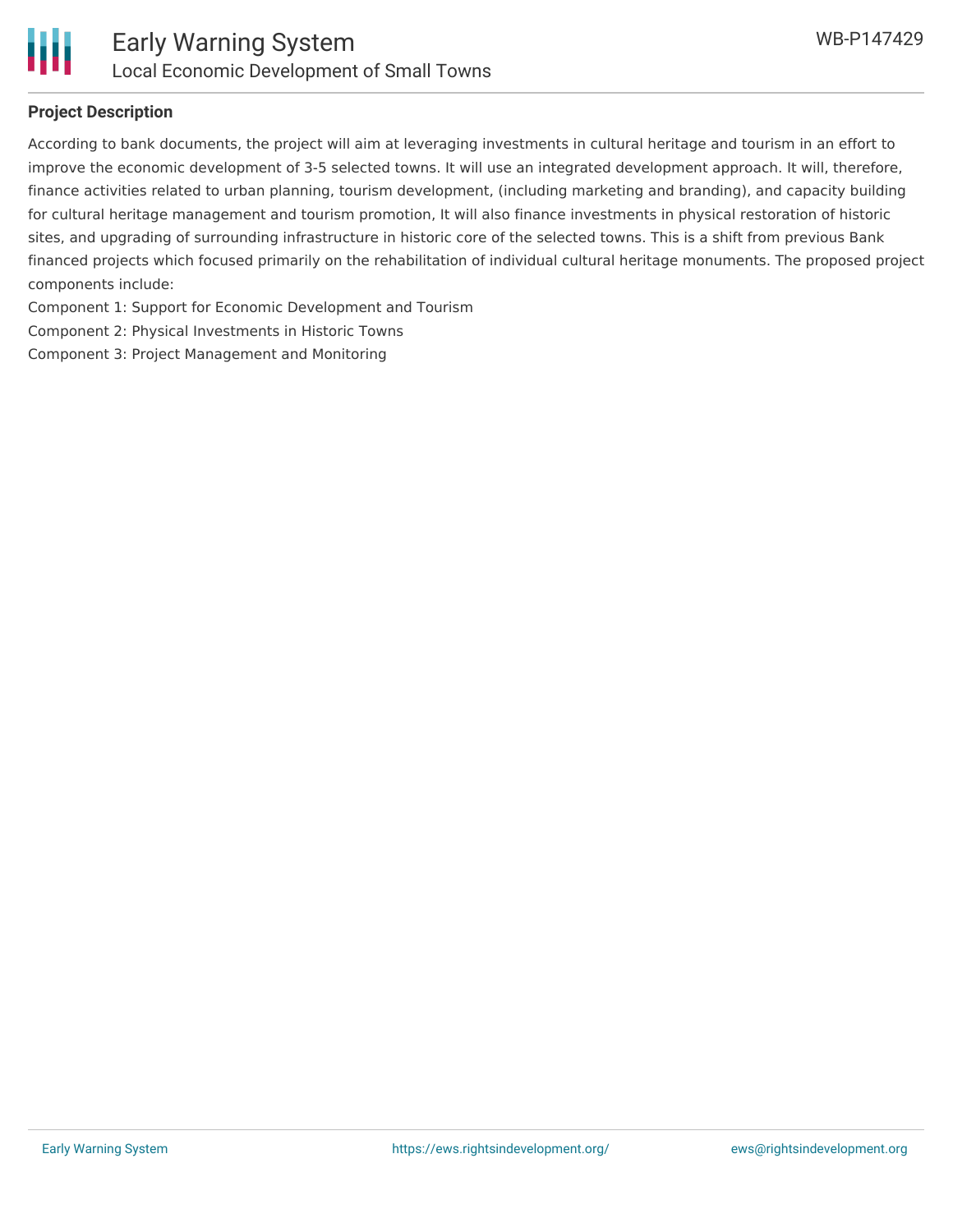

#### **Investment Description**

World Bank (WB)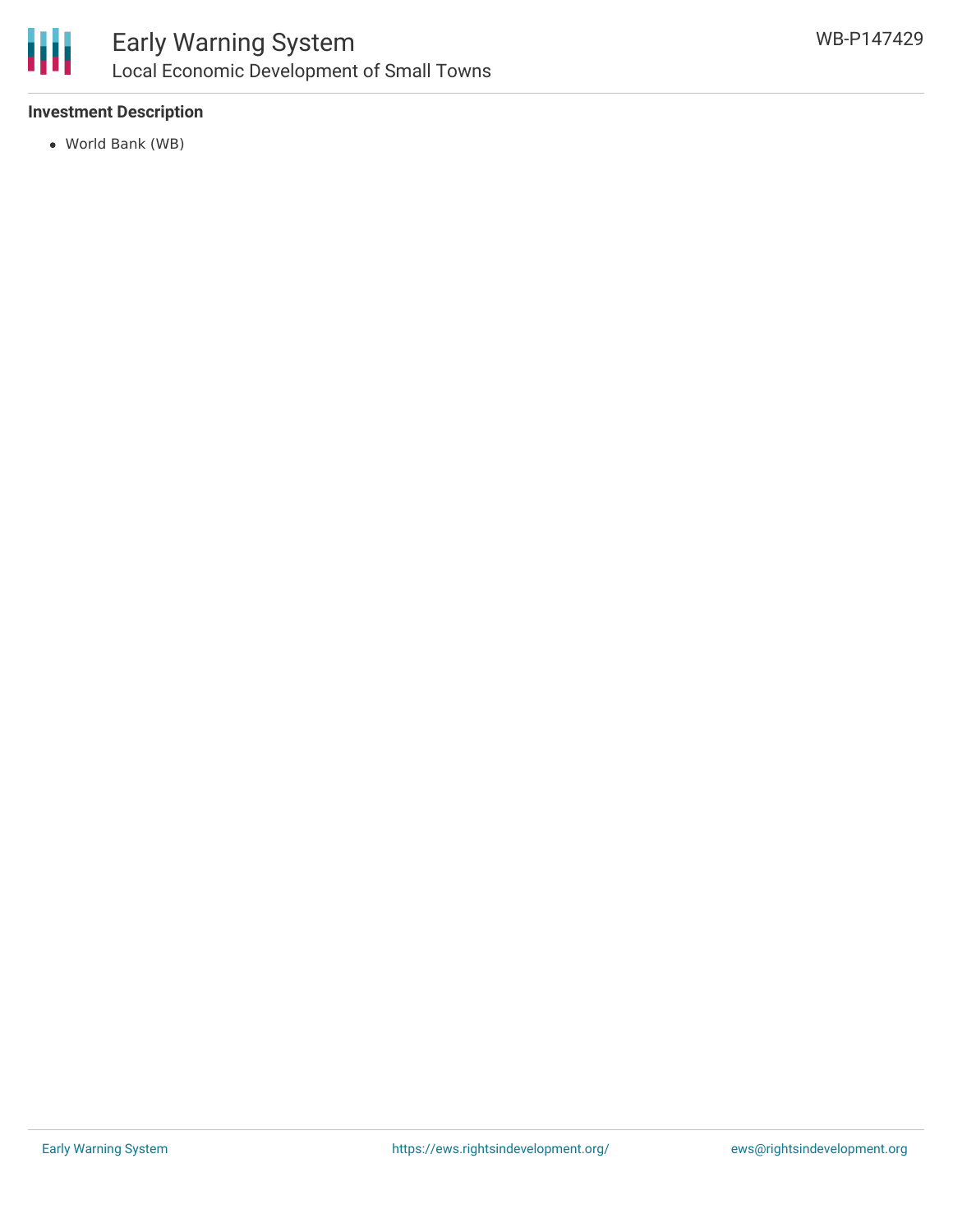

#### **Contact Information**

Team Leader: Soraya Goga Lead Urban Specialist, World Bank Telephone No.: 458-0138 Email Address: sgoga@worldbank.org

Team Leader: Tatyana Shadrunova Senior Operations Officer, World Bank Telephone No.: 5738+2064 Email Address: tshadrunova@worldbank.org

Borrower/Client/Recipient: Ministry of Finance of the Russian Federation Ms. Anna Valkova, Department for International Financial Affairs Telephone No.: 7-495-9134719 Email Address: avalkova@minfin.ru

Implementing Agency: Ministry of Culture of the Russian Federation Mr. Artem Novikov, Deputy Director of Estate and Investment Policy Department Telephone No.: 7-495-6238444 Email Address: novikov@mkrf.ru

ACCOUNTABILITY MECHANISM OF WORLD BANK

The World Bank Inspection Panel is the independent complaint mechanism and fact-finding body for people who believe they are likely to be, or have been, adversely affected by a World Bank-financed project. If you submit a complaint to the Inspection Panel, they may investigate to assess whether the World Bank is following its own policies and procedures for preventing harm to people or the environment. You can contact the Inspection Panel or submit a complaint by emailing ipanel@worldbank.org. You can learn more about the Inspection Panel and how to file a complaint at: http://ewebapps.worldbank.org/apps/ip/Pages/Home.aspx.